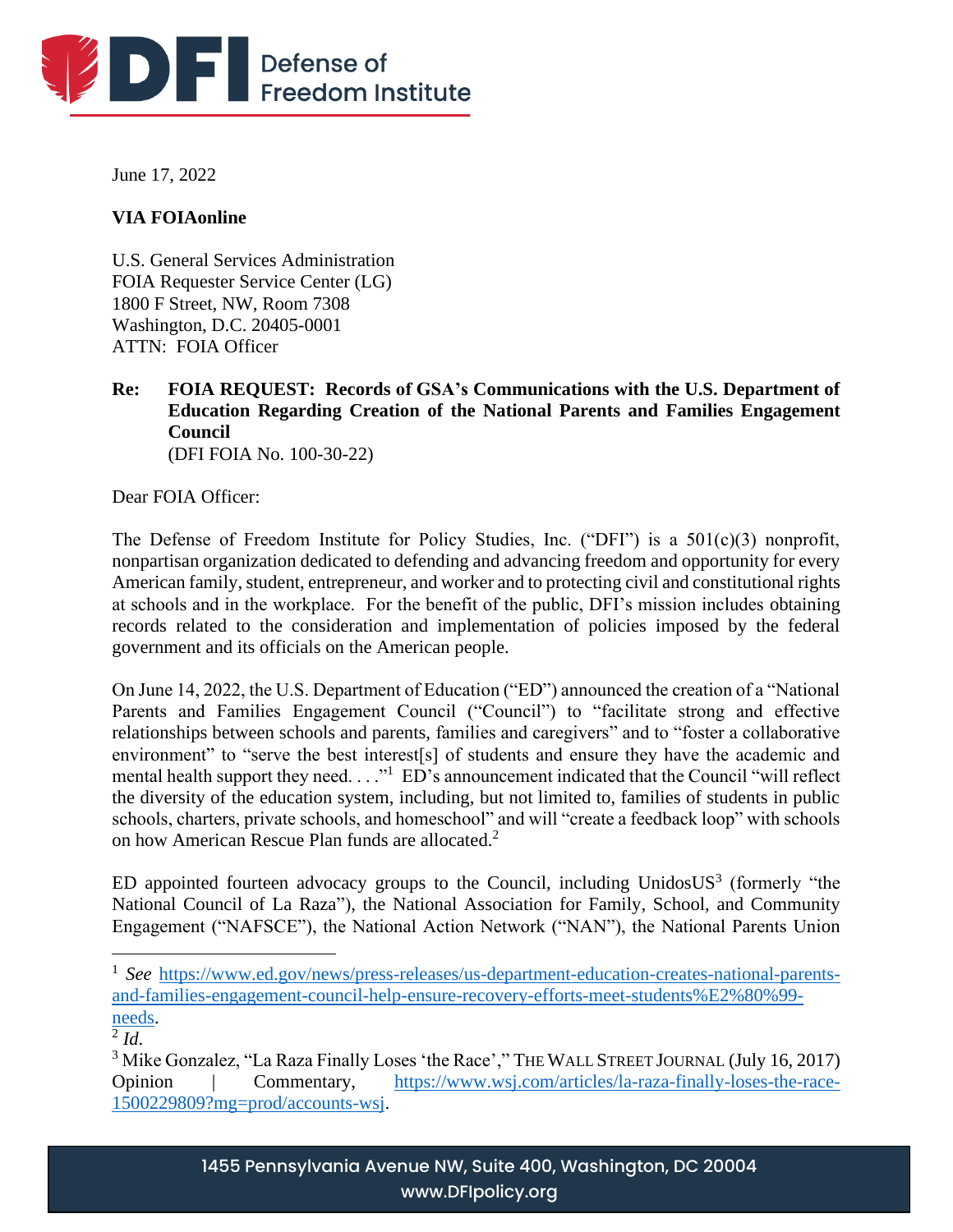

("NPU") and ten other organizations generally known for supporting the Biden Administration's education agenda. In its "feedback loop" role, the Council appears designed to provide an overwhelmingly positive regurgitation of support for ED's emerging policies.

One prominent Council member, NAN, offers weekly Saturday "Action Rallies" with its founder, president, MSNBC commentator, and former Democratic presidential candidate, the Reverend Al Sharpton, in support of its "modern civil rights agenda."<sup>4</sup> NAN has hosted and honored various high-profile Democratic Party officials through the years. In a speech to NAN in 2019, former Vice President Joe Biden highlighted his belief in "systematic racism" that "whites don't like to acknowledge even exists."<sup>5</sup> NAN, like many of the organizations named to the Council, is predictable in its public alignment with ED's emerging "equity" policies, including ED's Equity Action Plan<sup>6</sup> for the allocation of resources based on racial, sexual, and gender identities and undermining the independent character of the Charter School Program.

The NPU created an equity task force and advocates an "equity infused educational recovery" program to guide the allocation of financial resources to schools.<sup>7</sup> Several Council member organizations are notable for segmented representation of American parents and students based on racial distinctions. For example, "Mocha Moms, Inc." identifies itself as the "premier voice for mothers of color" as it welcomes participants "to our sisterhood."<sup>8</sup> UnidosUS, claiming to be the nation's "largest Latino civil rights and advocacy organization, regularly lambasted Secretary Cardona's predecessor and has tirelessly advocated an education agenda largely indistinguishable from that being implemented by ED since January 2021, including policies on student loan debt cancellation, rollback of Title IX's protections for girls, women, and accused students and faculty, gender identity, and hostility to for-profit colleges.<sup>9</sup>

Despite the apparent lack of diversity of viewpoints (*i.e*., diverging from the viewpoints of current ED policymakers) on important education policy matters in the current organizational makeup of the Council, ED plans to use the Council to hold "listening sessions," to advise and guide the Department on important policies, and to disseminate information.

The Federal Advisory Committee Act ("FACA") governs the establishment and governance of advisory committees, including advisory councils, in the Executive Branch, requiring that such advisory committees should be established only when determined to be essential, that uniform procedures should govern their establishment, operation, administration, and duration, that the

<sup>4</sup> *See* [https://nationalactionnetwork.net/.](https://nationalactionnetwork.net/)

<sup>&</sup>lt;sup>5</sup> Jenna Amatulli, "Joe Biden: White America Has To Admit There Is Systemic Racism," THE HUFFINGTON POST (January 21, 2019), [https://www.huffpost.com/entry/joe-biden-white-america](https://www.huffpost.com/entry/joe-biden-white-america-admit-systemic-racism_n_5c45e193e4b0a8dbe173ac4a)[admit-systemic-racism\\_n\\_5c45e193e4b0a8dbe173ac4a.](https://www.huffpost.com/entry/joe-biden-white-america-admit-systemic-racism_n_5c45e193e4b0a8dbe173ac4a)

<sup>6</sup> *See* [https://www2.ed.gov/documents/equity/2022-equity-plan.pdf.](https://www2.ed.gov/documents/equity/2022-equity-plan.pdf)

<sup>7</sup> *See* <https://nationalparentsunion.org/npu-bill-of-rights/>.

<sup>8</sup> *See* [https://www.mochamoms.org/i4a/pages/index.cfm?pageid=1.](https://www.mochamoms.org/i4a/pages/index.cfm?pageid=1)

<sup>&</sup>lt;sup>9</sup> See [https://www.unidosus.org/progress-report/looking-ahead-unidosuss-education-policy-team](https://www.unidosus.org/progress-report/looking-ahead-unidosuss-education-policy-team-considers-what-the-biden-administration-will-do-for-public-education/)[considers-what-the-biden-administration-will-do-for-public-education/.](https://www.unidosus.org/progress-report/looking-ahead-unidosuss-education-policy-team-considers-what-the-biden-administration-will-do-for-public-education/)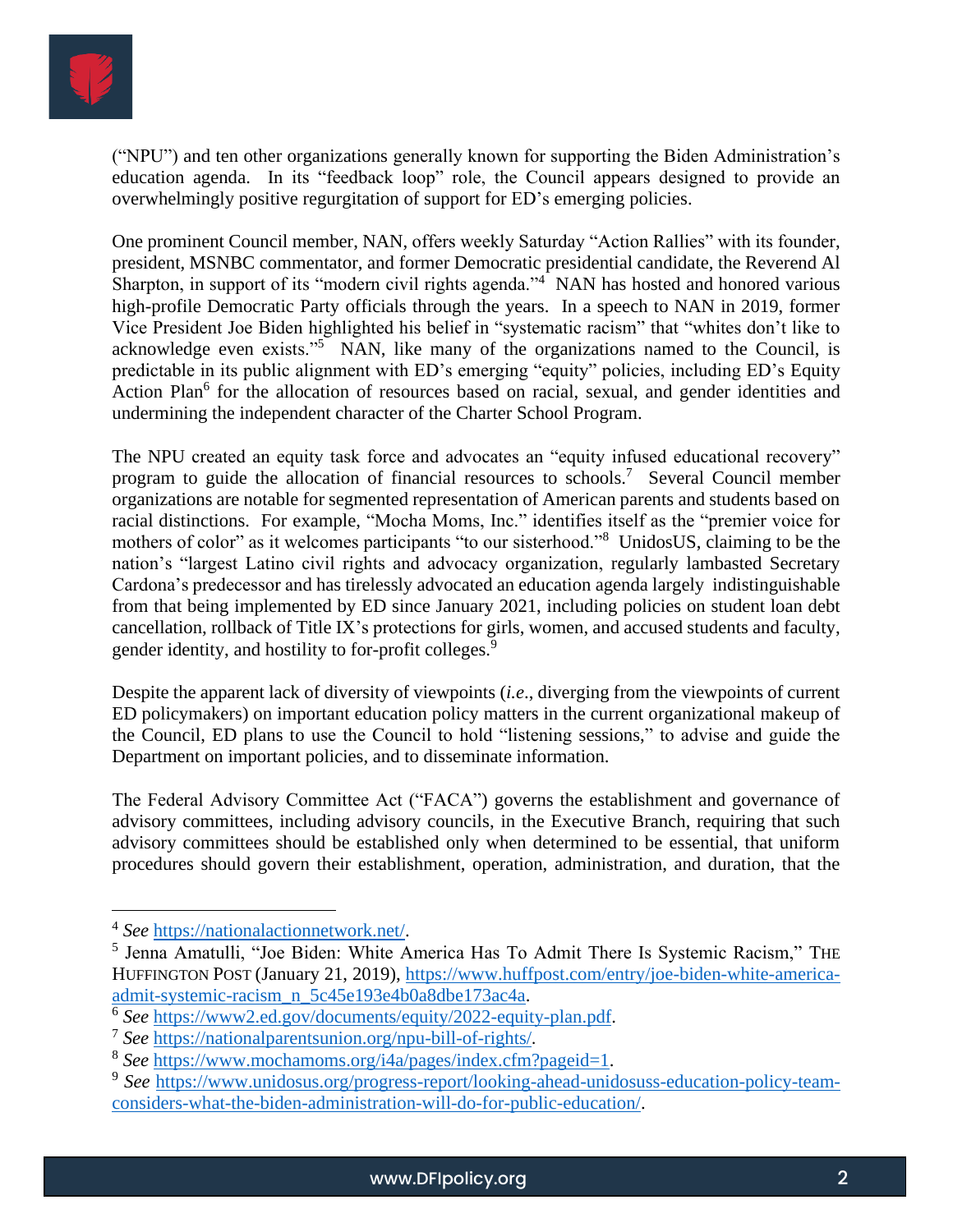

U.S. Congress and the public be kept informed regarding the council's purpose, membership, activities, and cost, and that the council's function must be purely advisory.<sup>10</sup> Pursuant to Executive Order 12024, the administrator of the U.S. General Services Administration ("GSA") is responsible for compliance with FACA within the Executive Branch (through GSA's Committee Management Secretariat).<sup>11</sup>

In announcing creation of the Council, ED identified its organizational membership and included in its description of the Council's purpose a declaration from NAFSCE Executive Director Vito Borrello that it will "bring diverse parent voices together to inform the Department's policies and programs" and will serve as a "*dissemination vehicle* for engaging families . . . in equitable education policy."<sup>12</sup>

The Council's "dissemination" role appears to be well outside FACA's requirements that the Council's creation be "essential" and that its function should be entirely "advisory." It also duplicates the role of ED's Office of Communications and Outreach ("OCO"), which OCO identifies as "engag[ing] the general public, including a wide variety of education, community, business, parent, student, and other organizations, in the U.S. Department of Education's mission."<sup>13</sup>

In addition, many of the organizations on the Council are already known public advocates for many of ED's emerging policy proposals. To the extent membership of the Council is already largely aligned with ED's policies, ED is acting contrary to one of FACA's important purposes – offering balanced representation on the Council. FACA's legislative history is particularly instructive on this point. In the U.S. House Report (Government Operations Committee) No. 92- 1017, the House cited the findings of the Special Studies Subcommittee investigation of 1970 regarding the creation and operation of federal advisory committees, indicating Congressional concern that advisory committees (such as the Council) should have a clearly defined mission, balanced representation, and assurance of autonomy (among other guidelines) and that they not be used by special interest groups to promote their private concerns.<sup>14</sup>

The Council's advisory role appears to be only vaguely described (*e.g*., "to facilitate strong and effective relationships between schools and parents, families and caregivers"), duplicates the role of OCO, and may exceed permissible advisory committee purposes by acting as "a dissemination vehicle." FACA simply does not appear to authorize the creation of an advisory committee which has as one of its primary purposes acting as a vehicle for the dissemination of information.

<sup>10</sup> Pub. L. 92-463, § 1, Oct. 6, 1972, 86 Stat. 770.

<sup>11</sup> *See* [https://www.gsa.gov/policy-regulations/policy/federal-advisory-committee-act-faca](https://www.gsa.gov/policy-regulations/policy/federal-advisory-committee-act-faca-management-overview)[management-overview.](https://www.gsa.gov/policy-regulations/policy/federal-advisory-committee-act-faca-management-overview)

<sup>12</sup> *See* [https://www.ed.gov/news/press-releases/us-department-education-creates-national-parents](https://www.ed.gov/news/press-releases/us-department-education-creates-national-parents-and-families-engagement-council-help-ensure-recovery-efforts-meet-students%E2%80%99-needs)[and-families-engagement-council-help-ensure-recovery-efforts-meet-students%E2%80%99](https://www.ed.gov/news/press-releases/us-department-education-creates-national-parents-and-families-engagement-council-help-ensure-recovery-efforts-meet-students%E2%80%99-needs) [needs](https://www.ed.gov/news/press-releases/us-department-education-creates-national-parents-and-families-engagement-council-help-ensure-recovery-efforts-meet-students%E2%80%99-needs) (emphasis added).

<sup>13</sup> *See* [https://www2.ed.gov/about/offices/list/oco/index.html?src=oc.](https://www2.ed.gov/about/offices/list/oco/index.html?src=oc)

<sup>14</sup> *See* [https://www.gsa.gov/cdnstatic/FACALegislationHistory1972.pdf,](https://www.gsa.gov/cdnstatic/FACALegislationHistory1972.pdf) 3495-6.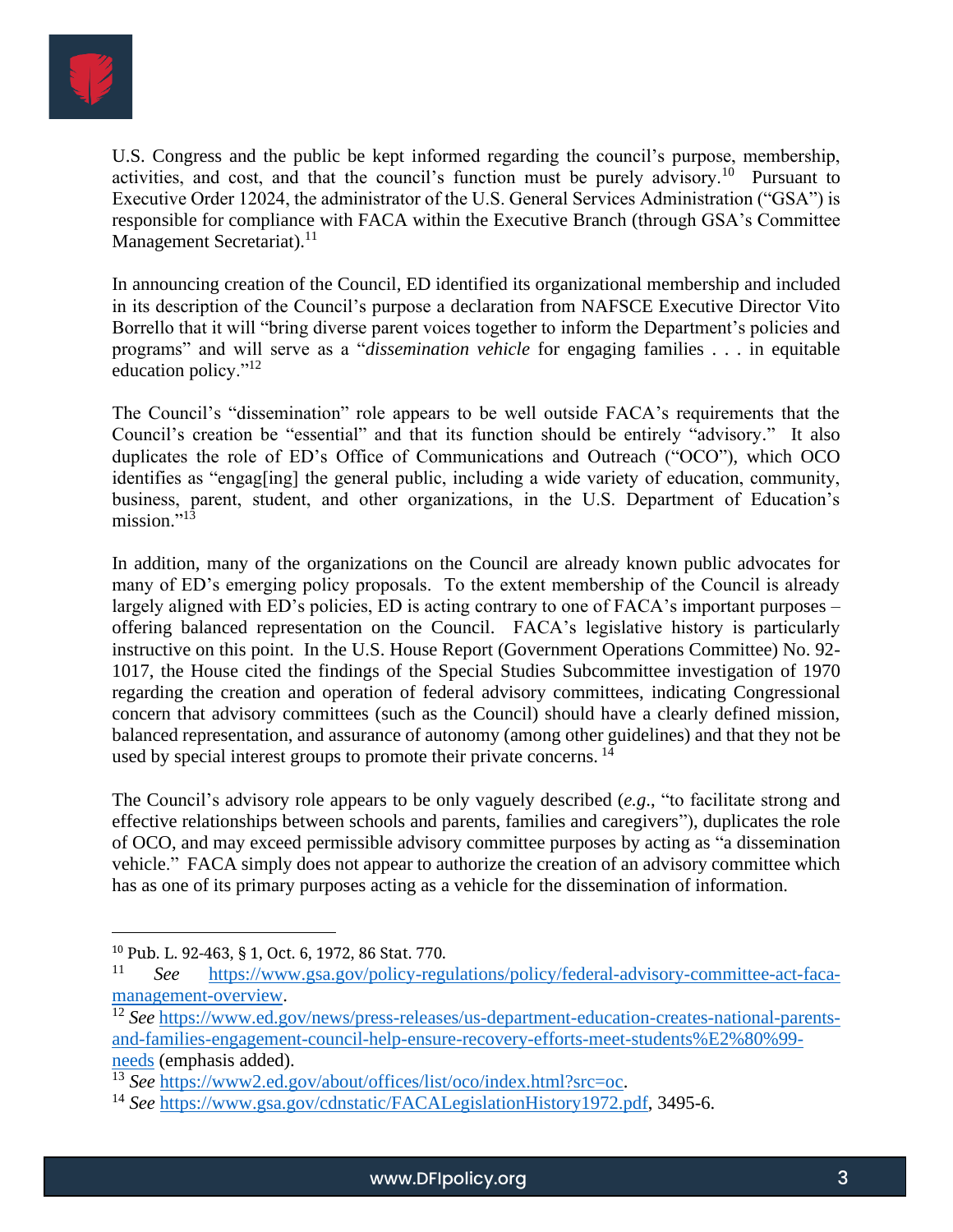

DFI is concerned that the Council, as constituted and having as a key part of its mission being a "dissemination vehicle," may not be in compliance with FACA's clear statutory requirements. DFI, therefore, requests records related to ED's creation and governance of the National Parents and Families Engagement Council since January 20, 2021.

Pursuant to the Freedom of Information Act (FOIA), 5 U.S.C. § 552 *et seq*. and the implementing regulations of GSA, 41 C.F.R. Part 105-60 ("Public Availability of Agency Records and Informational Materials"), DFI makes the following request for provision of records within your possession and/or control:

### **Requested Records**

DFI requests that GSA produce the following records within twenty (20) business days as required by statute:

**1.** All non-deliberative communications, including but not limited to electronic mail ("email"), email attachments, texts, letters, memoranda, calendar invitations, calendar entries, and other documentation between Government Services Administration ("GSA") officials (see "Custodians" *infra*) and the Department of Education ("ED") regarding the establishment, operation, administration, purpose, membership, activities, and cost(s) of the National Parents and Families Engagement Council, from January 20, 2021, through the date the search is conducted.

### **Custodians**

The search for records described in Item 1 should be limited to GSA officials within the Office of the Administrator, the Committee Management Secretariat, the Office of Communications and Marketing/Office of Strategic Communications, and the Office of the General Counsel.

### **Definitions**

Absent contrary statutory directives, words and phrases contained herein should be accorded their usual, plain, and ordinary meaning. Please note the following statutory definition:

**"Records"** are defined at 44 U.S.C. § 3301(a)(1-2) as including "all recorded information, regardless of form or characteristics, made or received by a Federal agency under Federal law or in connection with the transaction of public business and preserved or appropriate for preservation by that agency or its legitimate successor as evidence of the organization, functions, policies, decisions, procedures, operations, or other activities of the United States Government or because of the informational value of data in them" and further "includes all traditional forms of records, regardless of physical form or characteristics, including information created, manipulated, communicated, or stored in digital or electronic form, such as emails, text messages or other direct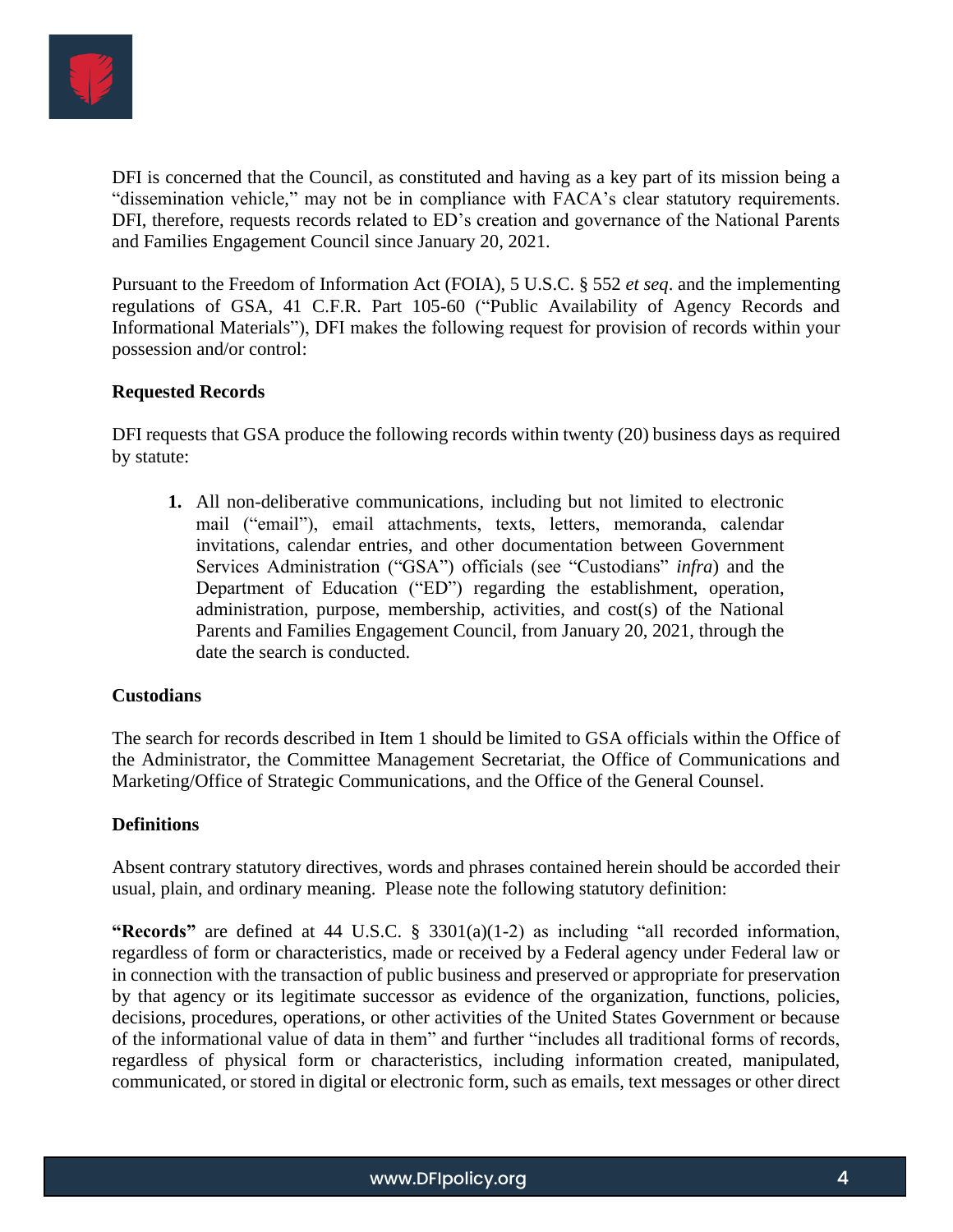

messaging systems (such as iMessage, WhatsApp, Signal, or Twitter direct messages), voice mail messages, instant messaging systems such as Lync or ICQ, and shared messages systems such as Slack.

### **Identification and Production of the Requested Records**

FOIA imposes a burden on GSA, as a covered agency under 5 U.S.C. § 551(1), to timely disclose requested agency records to the requestor<sup>15</sup> if GSA  $(1)$  created or obtained the requested materials, and, (2) is "in control of the requested materials at the time the FOIA request [was] made."<sup>16</sup> Upon request, GSA must "promptly" make the requested records available to the requester.<sup>17</sup> Notably, covered agency records include materials provided to GSA by both private and governmental organizations.<sup>18</sup> Upon receipt of a FOIA request that "reasonably" describes the records sought and is in compliance with GSA's published rules regarding the time, place, any fees, and procedures to be followed,<sup>19</sup> GSA must conduct a search calculated to find responsive records in GSA's control at the time of the request.<sup>20</sup> In addition, the records produced by GSA are required to be provided in "any form or format requested . . . if the record is readily reproducible by the agency in that form or format."<sup>21</sup>

Upon receipt of this request, GSA has twenty business days to "determine . . . whether to comply with [the] request" and "shall immediately notify" the requester of its determination and the reasons therefor," the right to seek assistance from the agency's FOIA public liaison, and the requester's right to appeal any "adverse determination" by GSA.<sup>22</sup>

Consistent with FOIA guidelines, DFI requests the following regarding the provision of the requested records:

● GSA should immediately act to protect and preserve all records potentially responsive to this request, notifying any and all responsible officials of this preservation request and verifying full compliance with the preservation request. This matter may be subject to litigation, making the immediate initiation of a litigation hold on the requested materials necessary.

<sup>&</sup>lt;sup>15</sup> FOIA requires the disclosure of nonexempt agency records to any person, which includes an individual, partnership, corporation, association, or public or private organization other than an agency. 5 U.S.C. § 551(2).

<sup>16</sup> *Department of Justice (DOJ) v. Tax Analysts*, 492 U.S. 136 at 144-45 (1989).

 $17\,5$  U.S.C. § 552(a)(3)(A).

<sup>18</sup> *Id*. at 144.

 $19\,$  5 U.S.C. § 552(a)(3)(A)(i).

<sup>20</sup> *Wilbur v. C.I.A.*, 355 F.3d 675, 678 (D.C. Cir. 2004).

<sup>&</sup>lt;sup>21</sup> 5 U.S.C. § 552(a)(3)(B).

<sup>&</sup>lt;sup>22</sup> 5 U.S.C. § 552(a)(6)(A)(i).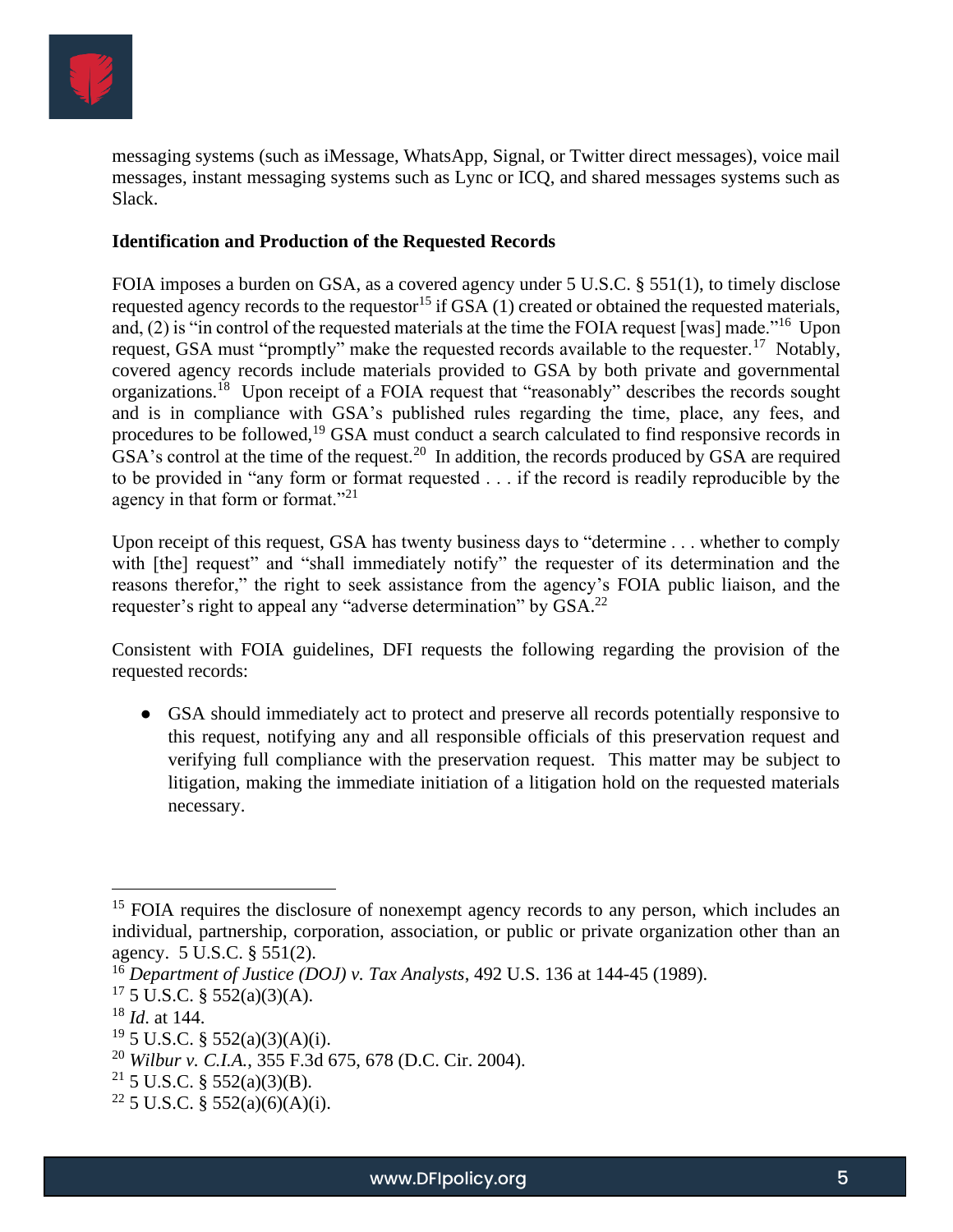

- GSA should search all record systems that may contain responsive records, promptly consulting with its information technology (IT) officials to ensure the completeness of the records search by using the full range of GSA's IT capabilities to conduct the search. To constitute an adequate search for responsive records, GSA should not rely solely on a search of a likely custodian's files by the custodian or representations by that likely custodian, but should conduct the search with applicable IT search tools enabling a full search of relevant agency records, including archived records, without reliance on a likely custodian's possible deletion or modification of responsive records.
- GSA should search all relevant records and information retention systems (including archived recorded information systems) which may contain records regarding GSA's business operations. Responsive records include official business conducted on unofficial systems which may be stored outside of official recording systems and are subject to FOIA. GSA should directly inquire, as part of its search, if likely custodians have conducted any such official business on unofficial systems and should promptly and fully acquire and preserve those records as GSA's official records. Such unofficial systems include, but are not limited to, governmental business conducted by employees using personal emails, text messages or other direct messaging systems (such as iMessage, WhatsApp, Signal, or Twitter direct messages), voice mail messages, instant messaging systems such as Lync or ICQ, and shared messages systems such as Slack. Failure to identify and produce records responsive to this request from such unofficial systems would constitute a knowing concealment by GSA calculated to deflect its compliance with FOIA's requirements.
- GSA should timely provide entire records responsive to this request, broadly construing what information may constitute a "record" and avoiding unnecessarily omitting portions of potentially responsive records as they may provide important context for the requested records (*e.g.,* if a particular email is clearly responsive to this request, the response to the request should include all other emails forming the email chain, to include any attachments accompanying the emails).
- GSA should narrowly construe and precisely identify the statutory basis for any constraint which it believes may prevent disclosure.
- If GSA determines that any portions of otherwise responsive records are statutorily exempt from disclosure, DFI requests that GSA disclose reasonably segregable portions of the records.
- For any responsive records withheld in whole or part by GSA, GSA should provide a clear and precise enumeration of those records in index form presented with sufficient specificity "to permit a reasoned judgment as to whether the material is actually exempt under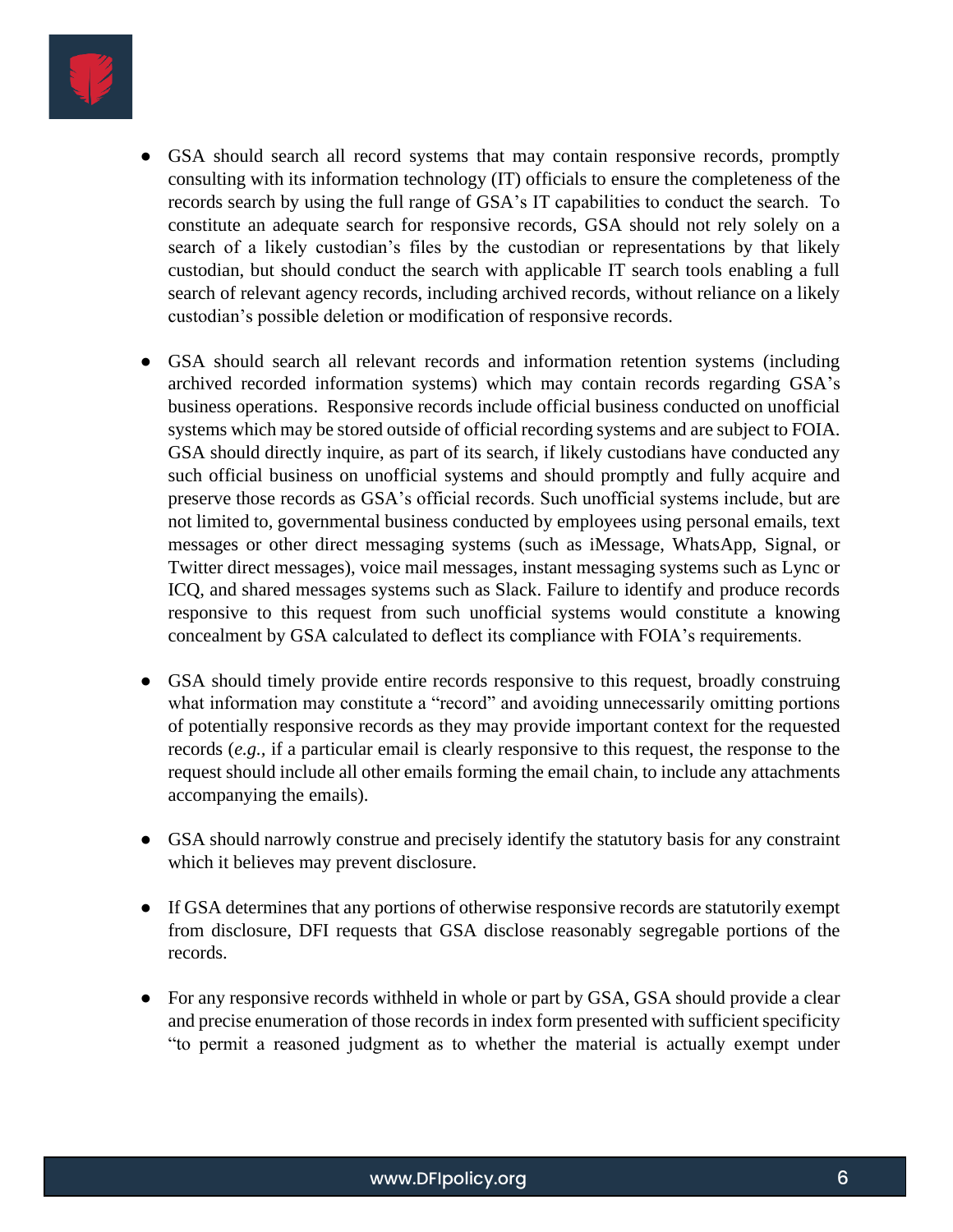

FOIA"<sup>23</sup> and provide a sufficiently detailed justification and rationale for each nondisclosure and the statutory exemption upon which the non-disclosure relies.

● Please provide responsive records in electronic format by email, native format by mail, or PDF or TIH format on a USB drive. If it helps speed production and eases GSA's administrative burden, DFI welcomes provision of the records on a rolling basis. Responsive records sent by mail should be addressed to the Defense of Freedom Institute for Policy Studies, 1455 Pennsylvania Avenue NW, Suite 400, Washington, D.C. 20004.

# **Fee Waiver Request**

Pursuant to 5 U.S.C. § 552(a)(4)(A)(iii) and 41 C.F.R. §105-60.807, DFI requests a waiver of all fees associated with this FOIA request for agency records.

## **Disclosure of the requested records is in the public interest.**

Disclosure of the requested records is in the public interest because it is likely to meaningfully contribute significantly to public understanding of the operations or activities of the government and because disclosure of the information contained within the requested records is not primarily in the commercial interests of DFI.

The disclosed materials are likely to contribute significant information to the public's understanding of the establishment, operation, administration, purpose, membership, activities, and cost of the National Parents and Families Engagement Council and its compliance with the requirements of the Federal Advisory Committee Act, involving important policy matters that are highly relevant to the interests of students, families, and taxpayers. Disclosure of the requested materials will illuminate agency policies and planning (*e.g*., rulemaking and enforcement decisions). Further, the requested information does not otherwise appear to be in the public domain (in duplicative or substantially identical form).

Provision of the requested records will not commercially benefit DFI (a nonprofit, nonpartisan organization interested in the transparency of GSA and ED operations and governance), but will benefit the general public and other groups and entities with non-commercial interests in GSA's and ED's operations and governance.

DFI will review and analyze the requested records and make the records and analyses available to the general public and other interested groups through publication on DFI's website and social media platforms such as Facebook and Twitter (distribution functions it has already demonstrated a capacity to provide since its formation in September 2021, including a detailed news story on ED policies widely distributed by one of the nation's largest news providers in February 2022 and more recently, a March 2022 analysis of DOJ policies distributed by a leading news magazine.

<sup>23</sup> *Founding Church of Scientology v. Bell*, 603 F.2d 945, 949 (D.C. Cir. 1979).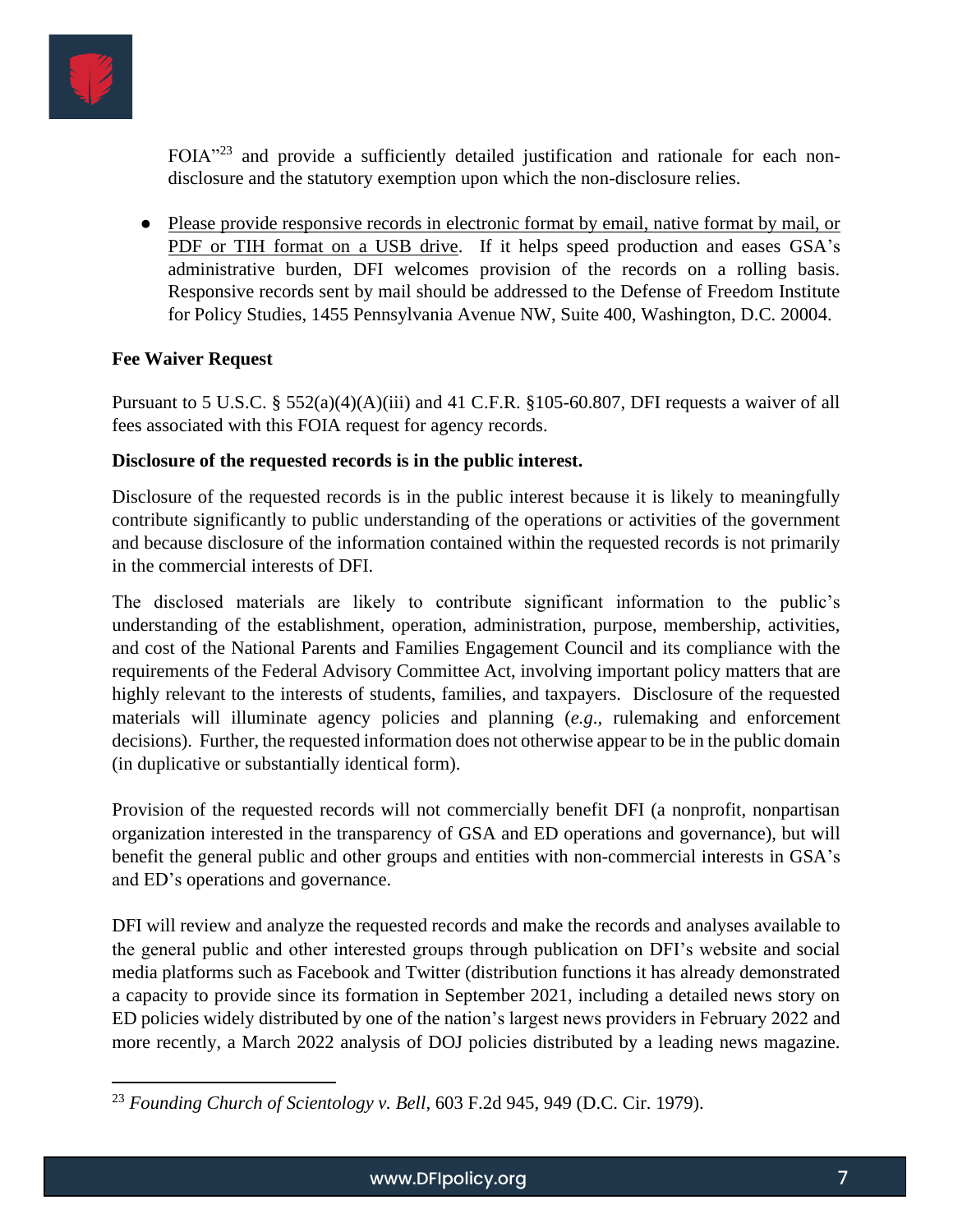

DFI personnel also frequently offer commentary and analyses on radio and television news programs and in various public forums regarding federal agency operations and activities).

Federal law makes clear that when the disclosure is in the public interest and the information contained within the disclosed records is not primarily in the commercial interests of the requester (here, DFI), statutory fee waiver is appropriate.

### **DFI is a representative of the news media**

In addition to the fee waiver request based upon the public interest, DFI also requests a fee waiver on the basis that DFI is a **representative of the news media**, pursuant to 5 U.S.C. § 552(a)(4)(A)(iii) and 41 C.F.R. §105-60.807(b)(2)(ii)(B).

FOIA (as amended) provides that a representative of the news media is "any person or entity that gathers information of potential interest to a segment of the public, uses its editorial skills to turn the raw materials into a distinct work, and distributes that to an audience."<sup>24</sup> DFI provides exactly this service to the general public and other audiences with an interest in those materials and analyses. Upon receipt of the requested materials from GSA, DFI will review and analyze those materials and will extract and otherwise distill particularly useful information from those materials for the benefit of the general public and other interested audiences.

DFI will provide its analyses to the general public and other interested audiences through publication on DFI's website and social media platforms such as Facebook and Twitter (distribution functions it has already demonstrated a capacity to provide since its formation in September 2021, including a detailed news story on ED policies widely distributed by one of the nation's largest news providers in February 2022 and more recently, a March 2022 analysis of DOJ policies distributed by a leading news magazine. DFI personnel have also offered commentary and analyses on radio news programs and in various public forums regarding federal agency operations and activities).

As a qualified non-commercial public education and news media requester with demonstrated ability to review and analyze publicly-available information and to provide insight regarding that information, DFI is thus entitled to a fee waiver under FOIA as a representative of the news media.

## **Conclusion**

The subject of this request regards identifiable operations and activities of GSA in its FACA oversight role (here, regarding an advisory council created by ED), including the establishment,

<sup>24</sup> *See Cause of Action v. FTC,* 799 F.3d 1108, at 1115-16 (D.C. Cir. 2015).